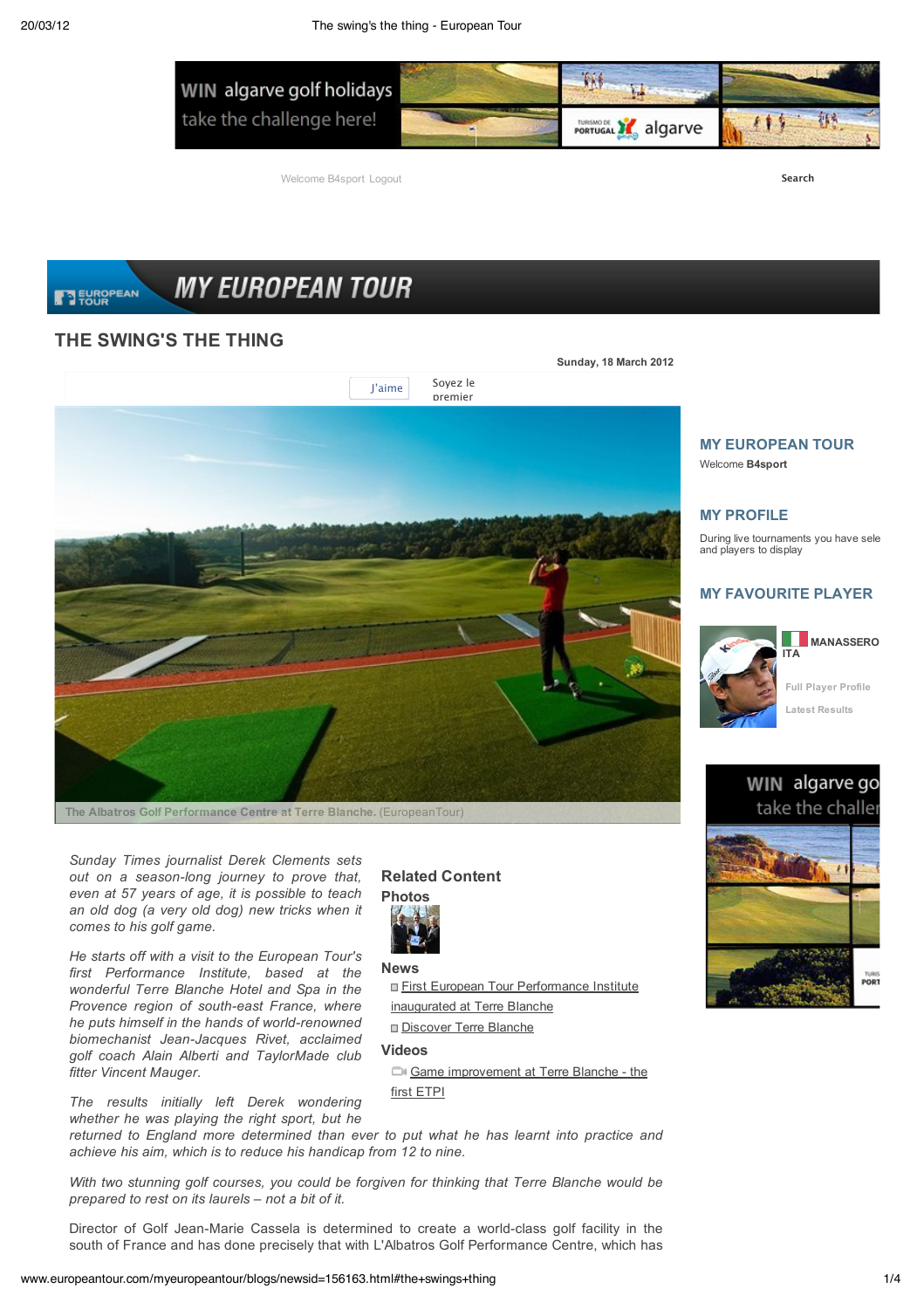#### 20/03/12 The swing's the thing - European Tour

just been inaugurated as the European Tour's first Performance Institute in the country.

Essentially, it is somewhere that golfers of all levels can come to take advantage of the latest knowledge, hi-tech equipment and facilities – many of the finest young golfers in France come here on a regular basis, and all of them say their games have benefited as a result.

I wanted to find out if what is on offer would work for me, as a 57-year-old 12-handicapper whose game seems to have been in terminal decline for the past four or five years. I used to be a decent single-figure player, but those days are long gone, and I have become increasingly frustrated at my inability to play consistently well.

If truth be told, the only exercise I get is playing golf and walking my dog, but I have always known that I have been blessed with decent flexibility and today's equipment (clubs and balls) allows me to hit the ball as far today as when I was in my twenties and producing the best golf of my life.

My mission was to have my swing looked at and to ensure that I was using clubs that matched my height, build and swing speed.

If you were going to buy a suit, you would try it on first; if you were buying a car you would take it for a test drive. But when it comes to buying a new set of golf clubs, most players leave their common sense at home and buy a set off the shelf, without hitting a single shot, just because their favourite golfer used the same model to win the Baked Beans Waste Management Masters Open. Never mind that he is a pro, swings the club twice as fast and is five inches taller.

Why would anybody spend up to £2,000 on a set of clubs without first knowing that they were suitable? I am 5ft 9in so it seems pretty obvious to me that I would be wasting my time using the same set of clubs that somebody of 5ft 6in or 6ft 3in would employ. And it stands to reason that my swing speed is going to be a lot slower than that of a 25-year-old who may be the same height as me – and that means we must require different shafts.

So part of this process was to be fitted out for a new set of clubs at Terre Blanche by Vincent Mauger, of TaylorMade. And it soon become pretty obvious that there are vast differences between shafts and clubheads. There were some combinations with which I struggled to even get the ball airborne, while there were others that caused me to slice everything (I NEVER visit the right-hand side of any golf course, so that came as a shock to the system), but then you pick up the club that feels right for you. It is a Eureka moment. You hit the ball, it comes out the sweet spot and it rises into the air and keeps on rising. It feels great. Then you hit another. And the same thing happens.

Vincent, meanwhile, is consulting all his computer gadgetry and confirms that this is the club for you. Strangely, although I finished up with regular flex steel and graphite shafts on all other clubs, Vincent recommended a three wood fitted with a lightweight stiff shaft with which I hit the ball 20 yards further than I had with my current club (the favourite club in my bag, by the way). Not once, but every time. TWENTY yards!

All right, so that takes care of the clubs. Now I want to tell you about biomechanics. Like me, you will almost certainly have heard the word. You may even know all about Dave Alred, the biomechanist who helped Jonny Wilkinson become the greatest kicker in rugby union by studying his movements as he struck the oval ball and identifying what Wilkinson needed to do to produce the optimum performance each and every time.

Alred was convinced that what he did could work in any sport and offered his services to Luke Donald. He didn't pretend to be a golf coach, but he understood the movements that were required to produce the best swing. Donald surprised many in the game by accepting Alred's offer. The result? Wasn't that the same Luke Donald who won the PGA Tour and European Tour money lists last season, the first ever to do so?

So there has to be something to biomechanics. And after spending a day with Jean-Jacques Rivet, Head of Biomechanics and Sport Performance, European Tour Performance Institute at Terre Blanche, I am here to tell you that the man is a genius and that the work he has been doing for years represents the future of golf.

#### **Jean-Jacques Rivet**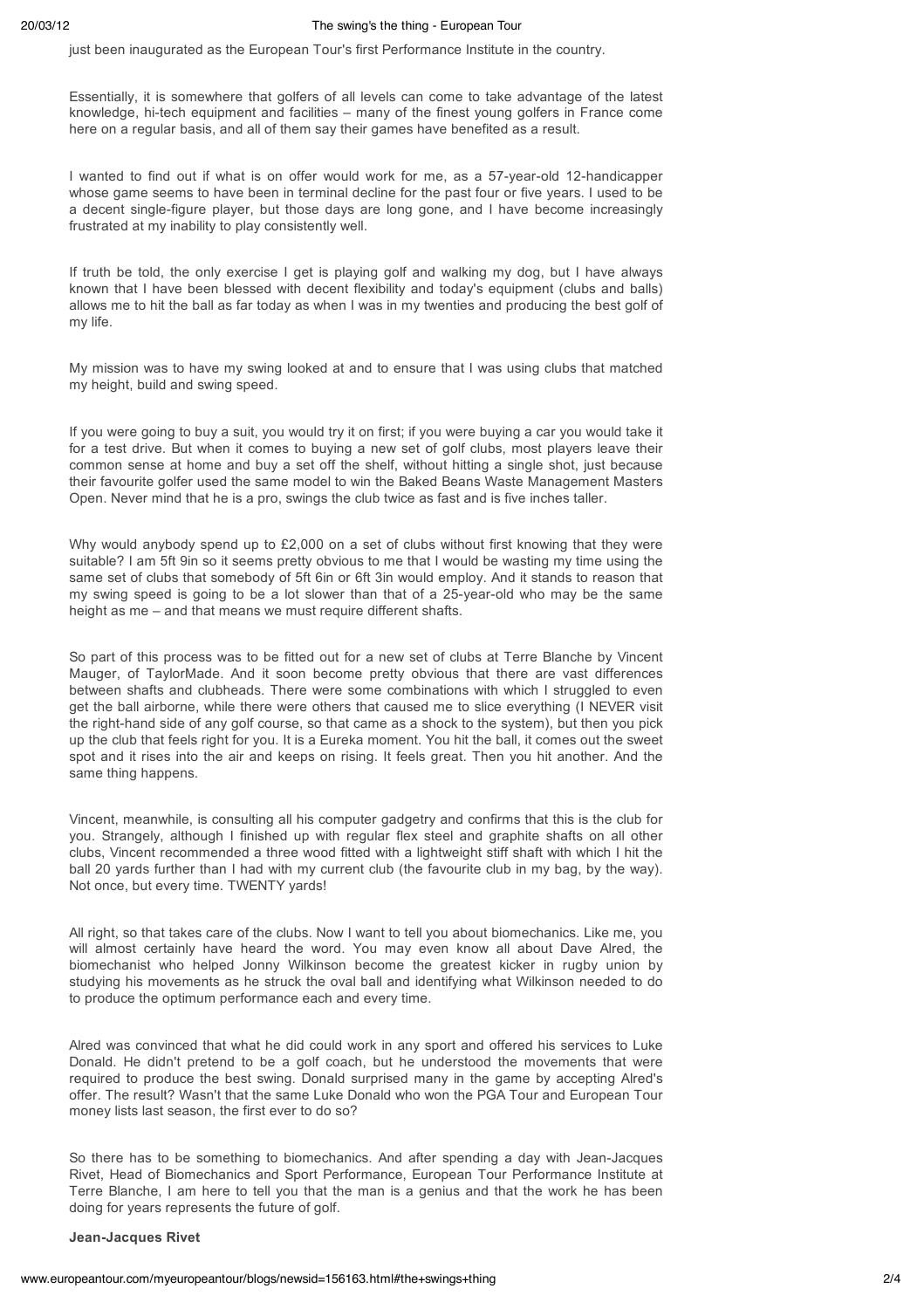Like Alred, JJ, as he is affectionately known, makes no claims to be a golf coach, but he understands body movement and knows which moves are helpful and which are harmful to a good golf swing. And many of the world's very best tour professionals consult him because of what he can do for them.

Before picking up a golf club, I was told to take my shoes off and stand in two foot imprints connected to a computer, to relax and to stand stock still for 45 seconds. It wasn't long before I felt some movement in my feet, coming from the imprints, or so I thought. JJ looked at the data and immediately informed me that what he was seeing told him that I was tired – he was absolutely right. I had been so worried about the process that I had barely slept the night before and I had been gently rocking about. It was my own body movement I had been feeling.

I had an idea that my swing problems came from excessive leg and foot movement, something that has gradually increased over the years. The problem is that on days where my timing is off, I can't hit the ball to save my life. JJ asked me what I wanted to achieve, and I told him that my aim was to reduce my handicap from 12 to nine by the end of the year, but what I wanted more than anything else was to achieve consistency.

He told me that he would do his best to find a way for me to hit straight golf shots – this puzzled me because I had always been led to believe that it was impossible to hit a golf ball dead straight as every shot imparts spin. I was wrong. JJ wasn't.

JJ asked me to hit a series of shots, first with a wedge, then with a seven iron. On a good day, I draw the ball gently from right to left; more typically, the flight is a hook, especially with irons. Sure enough, every shot started slightly right of the target and finished way to the left. I had been standing on a mat, under which were sensors that recorded my every movement. JJ also filmed my swing.

Then came the results. My swing looked exactly as I imagined it would, so no real surprises there, but the real shocker was when we looked at the movement of my feet. In the time it took me to swing the club back, hit the ball and follow through, there were four distinct movements in my feet and body. And the worst news of all was that the final movement took my bodyweight back towards my right foot – the last thing you want to do when trying to hit good golf shots.

It didn't seem to come as a huge surprise to JJ though, who told me that he now wanted to assess my general levels of fitness. My flexibility was fine – in fact, I scored remarkably well on that front for somebody of my age. Apparently it is all down to genes, pot luck. The results showed that the right side of my body was stronger than my left, which is not unusual, and that I had lost strength in muscles just above my ankles.

JJ also informed me I had too much weight on my toes when I had been hitting golf balls earlier. The solution? His assistant, Jean-Paul Fernandez, asked me to stand in a machine that would produce a pair of special insoles to go inside my golf shoes – these would gently push my toes up and encourage me take the weight off them.

When the insoles were ready (a process that takes a matter of minutes), we went back to the mat and I was asked to hit more golf balls out onto the range, but this time JJ wanted me to turn my right foot in so that it was at right angles to my intended direction of flight (I have always played with it slightly flayed out) and keep both feet firmly planted to the ground until after making impact with the ball. I knew that it made sense, but knowing it and doing it are two very different things.

The problem is that JJ was and is asking me to change a habit ingrained over many years. I wish that I could tell you that after six or seven shots it all just clicked into place, but I can't. The quality of my shots was awful, and JJ told me I was still moving both feet too much.

Just when I thought that things couldn't get any worse, Alain Alberti arrived to make me suffer some more. Alain is a renowned coach and head of the David Leadbetter Academy at Terre Blanche. He works with many of the finest amateurs in the game and coaches Raphael Jacquelin and a number of other top European Tour golfers. So this is a man who knows what he is talking about.

He watched me hit a few shots and confirmed JJ's diagnosis – I had to keep my feet grounded. And then he told me that I also need to cock my wrists much earlier in my backswing, telling me